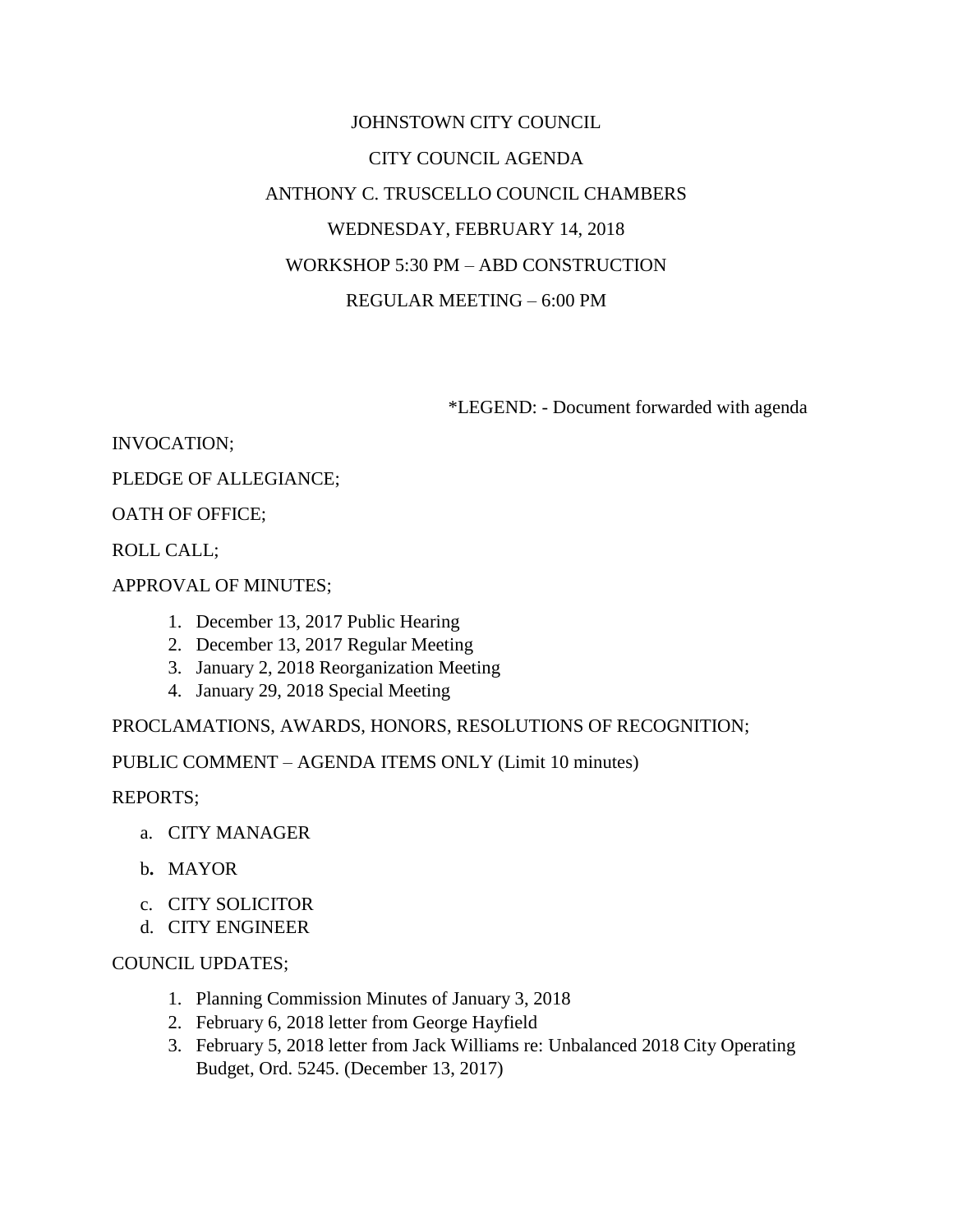#### **ORDINANCES FOR FINAL READ;**

- 1. BILL NO. 1 OF 2018 AN ORDINANCE APPROVING THE EDITING AND INCLUSION OF CERTAIN ORDINANCES AS PARTS OF THE VARIOUS COMPONENT CODES OF THE CODIFIED ORDINANCES.
- 2. BILL NO. 2 OF 2018 AN ORDINANCE PROVIDING FOR THE SALE OF REAL PROPERTY NOT NEEDED FOR PUBLIC USE BY THE CITY OF JOHNSTOWN.
- 3. BILL NO. 3 OF 2018 AN ORDINANCE DIRECTING THE CAMBRIA COUNTY BOARD OF ELECTIONS TO PLACE ON THE NOVEMBER, 2018 GENERAL ELECTION BALLOT, FOR THE CITY OF JOHNSTOWN, THE BALLOT REFERENDUM QUESTION FOR CONSIDERATION BY THE REGISTERED VOTERS OF THE CITY OF JOHNSTOWN, WHICH IF RECEIVING A MAJORITY OF THE VOTES CAST, ESTABLISHES A GOVERNMENTAL STUDY COMMISSION, AND FURTHER THE ELECTION OF SEVEN (7) GOVERNMENTAL STUDY COMMISSIONERS DURING THE NOVEMBER, 2018 GENERAL ELECTION, PURSUANT TO THE COMMONWEALTH OF PENNSYLVANIA 53 Pa. C.S.CHAPTERS 29 (Home Rule), 30 (Optional Plans) & 31 (Optional Plans) Home Rule Charter and Optional Plans Law **(Tabled 1-2-18)**

### **ORDINANCES FOR FIRST READ;**

1. BILL NO. 4 OF 2018 AN ORDINANCE AMENDING ORDINANCE 5210, TITLED: AN ORDINANCE ESTABLISHING AN ADMINISTRATIVE CODE FOR THE CITY OF JOHNSTOWN, PENNYSLVANIA, DESIGNATING THE POWERS AND DUTIES OF THE COUNCIL, THE CITY MANAGER, AND OTHER MUNICIPAL OFFICIALS, PASSED FINALLY ON OCTOBER 27, 1993 AND AS AMENDED BY ORDINANCE NOS. 4654,4693, 4731, 4894, 4880, 4902, 4908, 4991, 5015, 5024, 5034, 5042, 5055. 5058, 5069, 5177, 5194, AND 5199**,** BY FURTHER AMENDING CERTAIN SECTIONS OF ARTICLE II – ELECTED OFFICIALS-COUNCIL ORGANIZATION AND PROCEDURES AND ARTICLE IV –CITY MANAGER TO PROVIDE UPDATED PROCEDURES AND IMPROVE EFFICIENCY IN CONDUCTING CITY BUSINESS.\*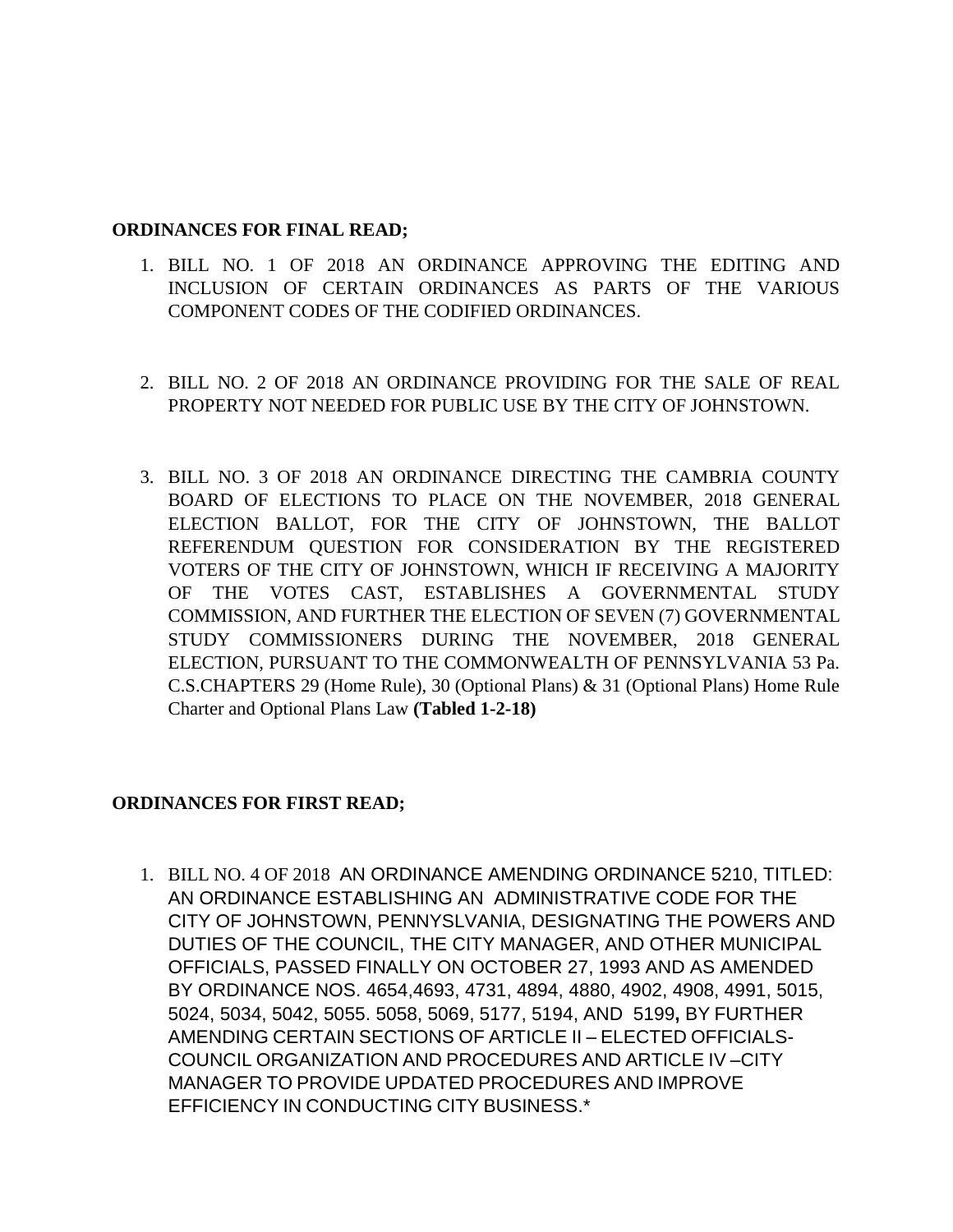- 2. BILL NO. 5 OF 2018 AN ORDINANCE AMENDING ORDINANCE NO. 4654 PASSED FINALLY IN OCTOBER 27, 1993 TITLED; AN ORDINANCE ESTABLISHING AN ADMINISTRATIVE CODE FOR THE CITY OF JOHNSTOWN, PENNSYLVANIA, DESIGNATING THE POWERS AND DUTIES OF THE COUNCIL, THE CITY MANAGER AND OTHER MUNICIPAL OFFICIALS AND SUPPLEMENTING THE PROVISIONS AS SET FORTH IN THE HOME RULE CHARTER APPROVED BY THEVOTERS ON MAY 18, 1993, AND AS FURTHER AMENDED BY Ordinance Nos. 4693, 4731, 4880, 4894, 4902, 4908, 4991, 5015, 5024, 5127, 5034, 5042, 5055, 5058, 5069, 5177) May 19, 2015 Voter Referendum and Ordinance No. 5194, 5196, 5199, 5210, 5229 and 5231) AND BY FURTHER AMENDING SECTION 204 TITLED COUNCIL MEETING AGENDA TO ADD UNDER REPORTS **Council Committee Reports.**
- 3. BILL NO. 6 OF 2018 AN ORDINANCE ADOPTING AND RATIFYING AN INTERGOVERNMENTAL COOPERATION AGREEMENT BY AND BETWEEN THE COMMONWEALTH OF PENNSYLVANIA, OFFICE OF ATTORNEY GENERAL, BUREAU OF NARCOTICS INVESTIGATION AND DRUG CONTROL, AND THE CITY OF JOHNSTOWN PROVIDING FOR PARTICIPATION IN THE MUNICIPAL DRUG TASK FORCE PROGRAM ESTABLISHED BY THE ATTORNEY GENERAL'S OFFICE THROUGHOUT PENNSYLVANIA TO COORDINATE NARCOTICS INVESTIGATIONS, ENFORCEMENT AND PROSECUTION ACTIVITIES. \*
- 4. BILL NO. 7 OF 2018 AN ORDINANCE OF CITY COUNCIL OF THE CITY OF JOHNSTOWN, PENNSYLVANIA, AMENDING ORDINANCE 5245 PASSED FINALLY ON DECEMBER 13, 2017 CITY OF JOHNSTOWN BUDGET TO AMEND THE 2018 BUDGET TO PROPERLY ALLOCATE GRANT REVENUE AND EXPENSES RELATING TO THE BROAD STREET SEWER PROJECT AND SHPO HISTORICAL SURVEY, TO ALLOCATE POLICE SALARIES AND POLICE PREMIUM PAY DUE TO CHANGE IN CONTRACT, TO ADJUST FOR THE EXECUTIVE SECRETARY/CITY CLERK POSITION IN THE APPROPRIATE DEPARTMENT, TO REALIZE THE SHORTFALL OF REVENUE FROM THE RECREATION FUND, AND TO REALLOCATE FUNDS TO REFLECT LACK OF RECIEPT OF THE 2018 ECONOMIC DEVELOPMENT ASSITANCE GRANT.\*
- 5. BILL NO. 8 OF 2018 AN ORDINANCE AMENDING ORDINANCE NO. 5245, PASSED FINALLY IN COUNCIL ON DECEMBER 13, 2017 TITLED: ESTIMATING THE AMOUNT OF REVENUES TO BE RECEIVED BY THE CITY OF JOHNSTOWN FROM VARIOUS SOURCES AND APPROPRIATING SPECIFIC SUMS ESTIMATED TO BE REQUIRED FOR SPECIFIC PURPOSES FOR THE OPERATIONS OF VARIOUS FUNDS, BUREAUS, DEPAARTMENTS, AND THE PAYMENT OF DEBT SERVICE AND PENSION FUND OBLIGATIONS OF THE CITY OF JOHNSTOWN, PENNSYLVANIA, FOR THE CALENDAR YEAR BEGINNING JANUARY 1, 2018, INCLUDING THE FOLLOWING CITY OF JOHNSTOWN FUND SECTIONS, AND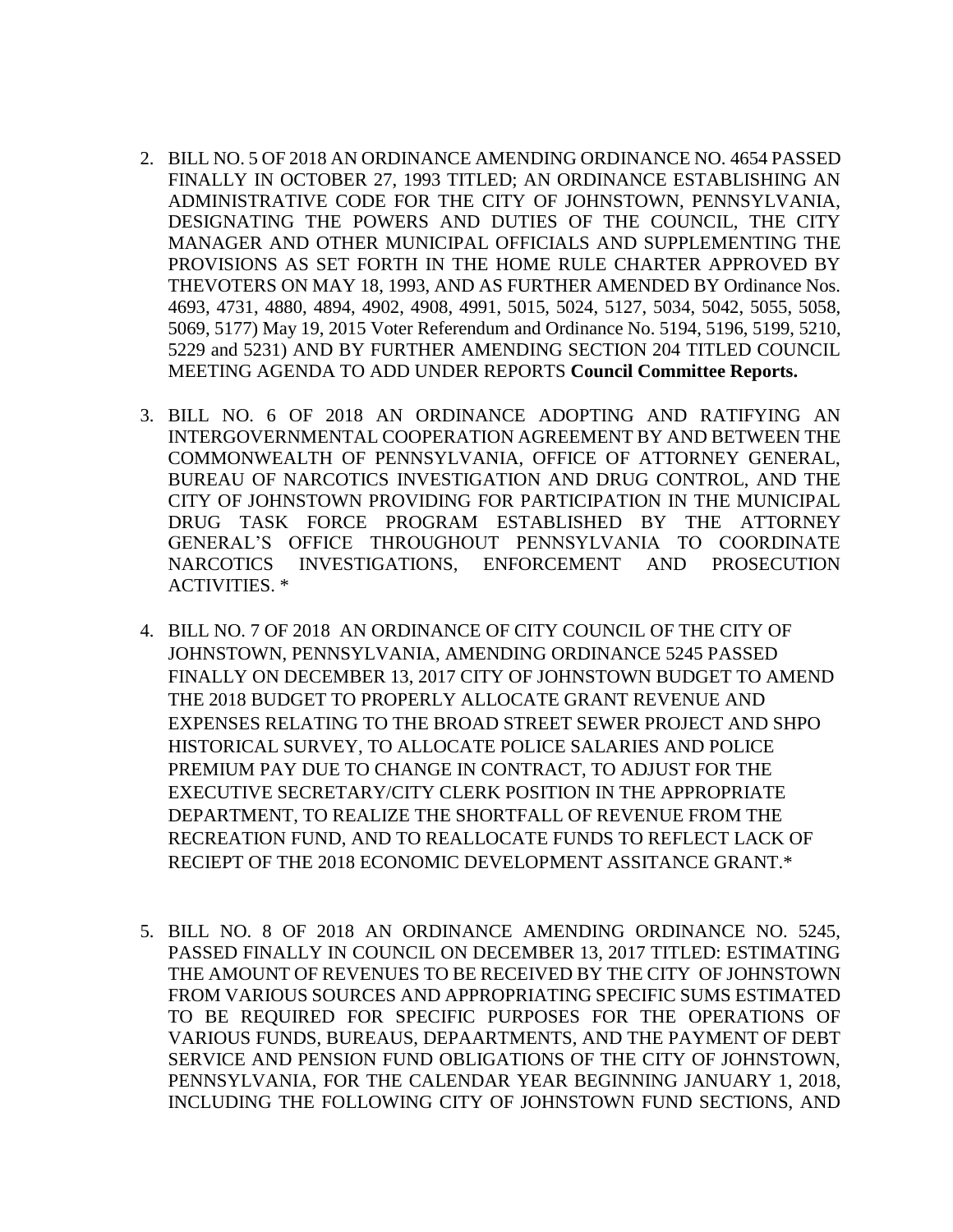MORE SPECIFICALLY, "GENBERAL FUND BUDGET EXHIBIT A DETAILS". TO CORRECT ERRORS AND OMISSIONS AS ADOPTED BY ORDINANCE NO. 5245, IN AN UNBALANCED AMOUNT OF (-\$332,963)\*

- 6. BILL NO. 9 OF 2018 AN ORDINANCE OF CITY COUNCIL OF THE CITY OF JOHNSTOWN, PENNSYLVANIA, AMENDING ORDINANCE 5246 PASSED FINALLY ON DECEMBER 13, 2017 CITY OF JOHNSTOWN 2018 WAGE AND SALARY ORDINANCE TO AMEND THE 2018 WAGE AND SALARY ORDINANCE TO BE PAID ALL ELECTED OFFICALS AND EMPLOYEES OF THE VARIOUS DEPARTMENTS AND BUREAUS OF THE CITY OF JOHNSTOWN FOR THE CALENDAR YEAR WITH AN EFFECTIVE DATE THE DAY AFTER FINAL APPROVAL OF CITY COUNCIL\*
- 7. BILL NO. 10 OF 2018 AN ORDINANCE AMENDING ORDINANCE NO. 5246, PASSED FINALLY ON DECEMBER13, 2017 TITLED: FIXING THE SALARIES AND WAGES TO BE PAID ALL ELECTED OFFICIALS AND EMPLOYEES OF THE VARIOUS DEPARTMENTS AND BUREAUS OF THE CITY OF JOHNSTOWN FOR THE CALENDAR YEAR BEGINNING JANUARY 1, 2018, CORRECTING ERRORS AND OMISSIONS\*
- 8. BILL NO. 11 OF 2018 AN ORDINANCE AMENDING ORDINANCE NO. 4530, PASSED FINALLY ON APRIL 11, 1990, AND CODIFIED IN THE CODIFIED ORDINANCES OF THE CITY OF JOHNSTOWN IN CHAPTER 646 TITLED MINORS, AND MORE SPECIFICALLY, SUBSECTION 646.01 CURFEW (A) LOITERING PROHIBITED.\*
- 9. BILL NO. 12 OF 2018 AN ORDINANCE AMENDING ORDINANCE NO. 5246, PASSED FINALLY IN COUNCIL ON DECEMBER 13, 2017, TITLED: FIXING THE SALARIES AND WAGES TO BE PAID ALL ELECTED OFFICIALS AND EMPLOYES OF THE VARIOUS DEPARTMENTS AND BUREAUS OF THE CITY OF JOHNSTOWN FOR THE CALENDAR YEAR BEGINNING JANUARY 1, 2018, TO DELETE THEPOSITION OF RECORD RETENTION CLERK, AS BEING IN CONFLICT WITH THE STATUTORY PROVISIONS WITH THE HOME RULE CHARTER, ADMINISTRATIVE CODE AND THIRD CLASS CITY FOR THE DUTIES AND RESPONSIBILITIES OF THE POSITION OF CITY CLERK\*

### **RESOLUTIONS;**

**1.** A RESOLUTION OF THE CITY COUNCIL OF THE CITY OF JOHNSTOWN, CAMBRIA COUNTY PENNSYLVANIA DIRECTING THE CITY OF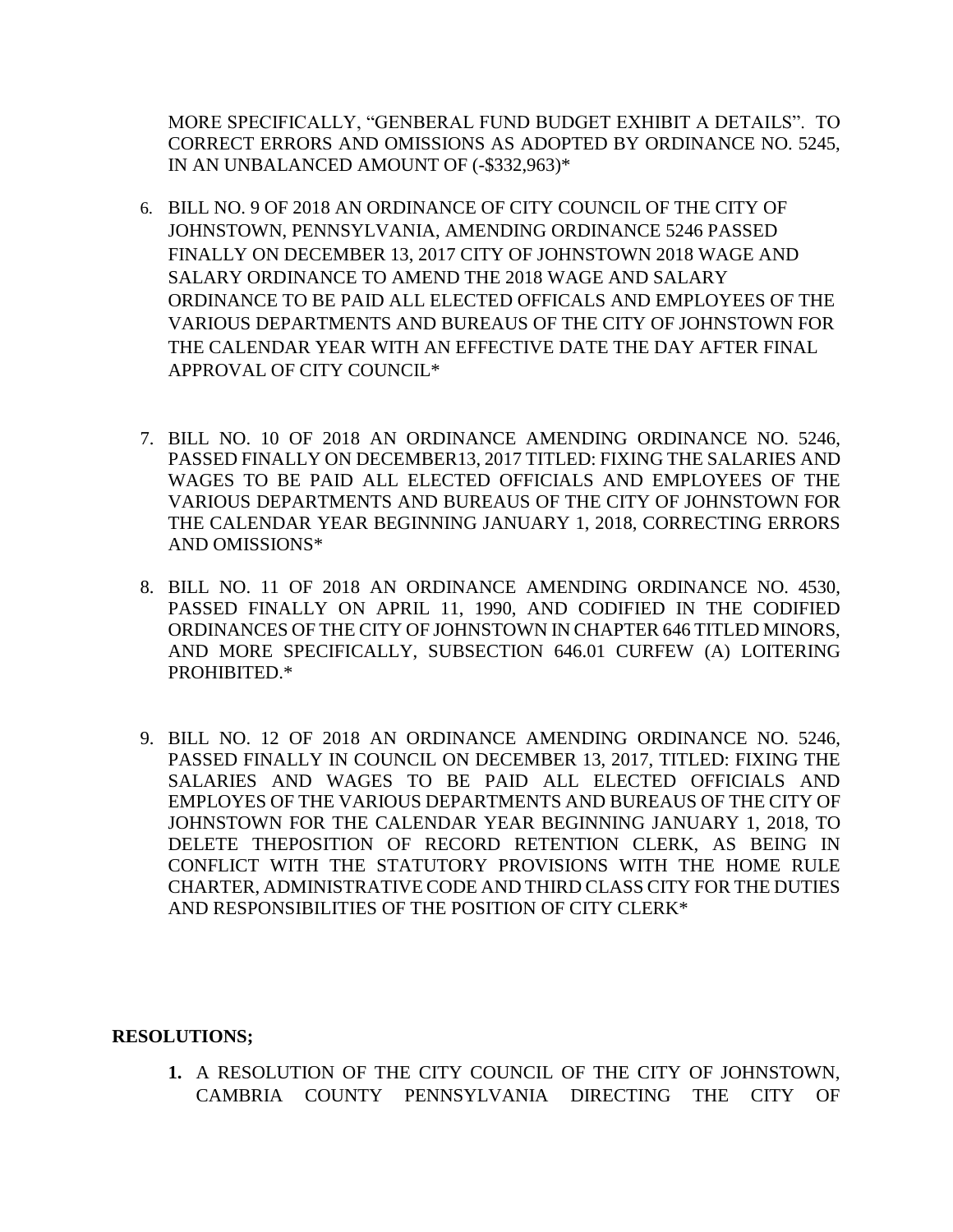JOHNSTOWN'S DEPT OF COMMUNITY &ECONOMIC DEVELOPMENT-CODE ENFORCEMENT TO CONDUCT A CITY WIDE (ON SITE INVENTORY) OF ANY AND ALL VACANT PROPERTIES, (RESIDENTIAL AND COMMERICAL), INCLUDING BY CITY WARDS, STREET NUMBERS, STREET NAMES, AND FURTHER TO INCLUDE VERIFICATION AS TO ANY EXISTING CONNECTIONS TO THE CITY OF JOHNSTOWN INNER CITY SEWER COLLECTION LINES REMAINING CONNECTED AND/OR DISCONNECTED, AND CAPPED PREVENTING CONTIUNED COLLECTION OF SEWAGE, and TO SUBMIT A WRITTEN REPORT TO CITY COUNCIL ON/OR BEFORE MARCH 1, 2018. **(Tabled 1-2-18)**

- 2. A RESOLUTION OF THE CITY COUNCIL, OF THE CITY OF JOHNSTOWN, CAMBRIA COUNTY, PENNSYLVANIA, AUTHORIZING AND DIRECTING THE INTERIM CITY MANAGER TO SIGN AN AGREEMENT WITH ITSI, LLC REGARDING REPAYMENT OF AN ENTERPRISE ZONE LOAN AGREEMENT WITH THE CITY OF JOHNSTOWN.\*
- 3. A RESOLUTION OF CITY COUNCIL, OF THE CITY OF JOHNSTOWN. PENNSYLVANIA AUTHORIZING THE INTERIM CITY MANAGER TO SIGN DOCUMENTS TO ACCEPT 2017 GRANT FUNDING AWARD FROM THE COMMONWEALTH OF PENNSYLVANIA.\*
- 4. A RESOLUTION OF THE CITY COUNCIL OF THE CITY OF JOHNSTOWN ACCEPTING THE BID PROPOSAL FOR REAL PROPERTY OWNED BY THE CITY OF JOHNSTOWN.\*
- 5. A RESOLUTION OF THE CITY COUNCIL, OF THE CITY OF JOHNSTOWN, PENNSYLVANIA, CAMBRIA COUNTY, PENNSYLVANIA, AUTHORIZING AND DIRECTING THE INTERIM CITY MANAGER TO SIGN AN AGREEMENT WITH ABD CONSTRUCTION SERVICES LLC TO PROVIDE BUILDING CODE COMPLIANCE SERVICES TO THE CITY OF JOHNSTOWN BEGINNING JANUARY 1, 2018 THROUGH DECEMBER 31, 2020 IN ORDER TO REVIEW BUILDING PERMIT APPLICATIONS AND ISSUE STATE UCC PERMITS.\*
- 6. A RESOLUTION OF THE CITY COUNCIL OF THE CITY OF JOHNSTOWN, PENNSYLVANIA, AUTHORIZING AND DIRECTING THE INTERIM CITY MANAGER TO SIGN A GRANT AGREEMENT FOR A PENNSYLVANIA DEPARTMENT OF COMMUNITY AND ECONOMIC DEVELOPMENT KEYSTONE COMMUNITIES PROGRAM GRANT IN THE AMOUNT OF \$400,000.00 TO BE USED FOR PROJECTS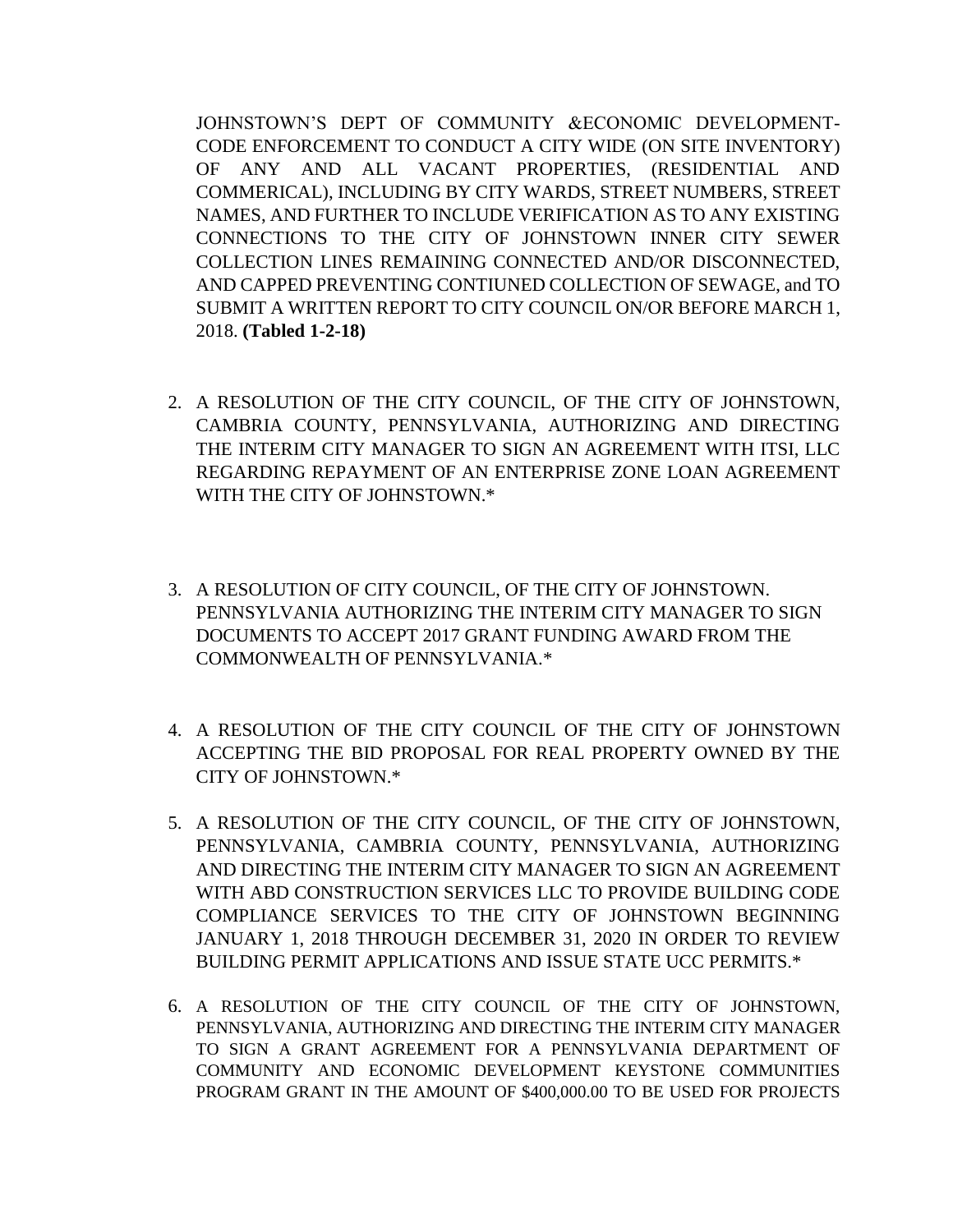SUCH AS CONSTRUCTION, INFRASTRUCTURE, AND ADMINISTRATIVE COSTS ASSOCIATED WITH THE FAÇADE AND SIDEWALK RENOVATION PROJECT AS CONTRACT NO. C000066886 AND FURTHER AUTHORIZING THE CITY MANAGER TO TAKE ANY/ALL ACTIONS NECESSARY TO EFFECTUATE SAME.\*

- 7. A RESOLUTION OF THE CITY COUNCIL, OF THE CITY OF JOHNSTOWN, CAMBRIA COUNTY, PENNSYLVANIA, AUTHORIZING AND DIRECTING THE INTERIM CITY MANAGER TO SIGN AN AGREEMENT EXTENSION FOR THE PROPOSAL SUBMITTED BY RDM-JOHNSTOWN, LLC TO PROVIDE BILLING AND COLLECTION SERVICES OF THE CITY OF JOHNSTOWN SEWER RENTAL FEES. \*
- 8. A RESOLUTION OF THE CITY COUNCIL OF THE CITY OF JOHNSTOWN, PENNSYLVANIA, AUTHORIZING AND DIRECTING THE INTERIM CITY MANAGER TO SIGN A CONTRACT WITH ROARING FORK EXCAVATING LLC., IN THE AMOUNT OF \$45,915.75 FOR CONTRACT #2018-05, CDBG STRUCUTRE DEMOLITION PROGRAM TO DEMOLISH SIX (6) STRUCTURES THROUGHOUT THE CITY OF JOHNSTOWN. \*
- 9. A RESOLUTION OF THE CITY COUNCIL OF THE CITY OF JOHNSTOWN, PENNSLVANIA AUTHORIZING AND REQUESTING THE PLANNING COMMISSION TO SCHEDULE A PUBLIC MEETING IN THE MATTER OF A PETITION FOR EXTENSION OF 138 COOPER AVENUE FROM AN "R-1" DESIGNATION TO A "C-1" DESIGNATION.\*
- 10. A RESOLUTION OF THE CITY COUNCIL OF THE CITY OF JOHNSTOWN, PENNSYLVANIA, APPROVING GERALD STOFKO'S REQUEST TO PURCHASE THREEE YEARS, TWO MONTHS, THREE WEEKS, AND THREE DAYS OF MILITARY SERVICE COMPLETED PRIOR TO EMPLOYMENT WITH THE CITY OF JOHNSTOWN TO INCREASE HIS LENGTH OF SERVICE TO THE CITY FOR POLICE PENSION CALCULATIONS.\*
- 11. A RESOLUTION OF THE CITY COUNCIL, OF THE CITY OF JOHNSTOWN, CAMBRIA COUNTY, PENNSYLVANIA, RETROACTIVELY AUTHORIZING THE ADVERTISEMENT OF THE CITY MANAGER POSITION.\*
- 12. A RESOLUTION OF THE CITY COUNCIL OF THE CITY OF JOHNSTOWN, PENNSYLVANIA, AUTHORIZING THE CITY MANAGER AND THE DEPARTMENT OF COMMUNITY AND ECONOMIC DEVELOPMNET (DCED) TO ADVERTISE FOR A JOHNSTOWN HISTORIC RESOURCE SURVEY. THE CITY OF JOHNSTOWN AND THE DEPARTMENT OF COMMUMITY AND ECONOMIC DEVELOPMENT (DECD) ARE UNDERTAKING A CITY-WIDE EFFORT TO IDENTIFY HISTORIC PROPERTIES IN THE CITY OF JOHNSTOWN AS PER THE ADVISEMENT OF THE PENNSYLVANIA HISTORIC PRESERVATION OFFICE (PASHPO). THE SURVEY WILL CONSIST OF SEVERAL PHASES TO COMPLETE THIS REQUEST. PHASE 1 WILL INCLUDE THE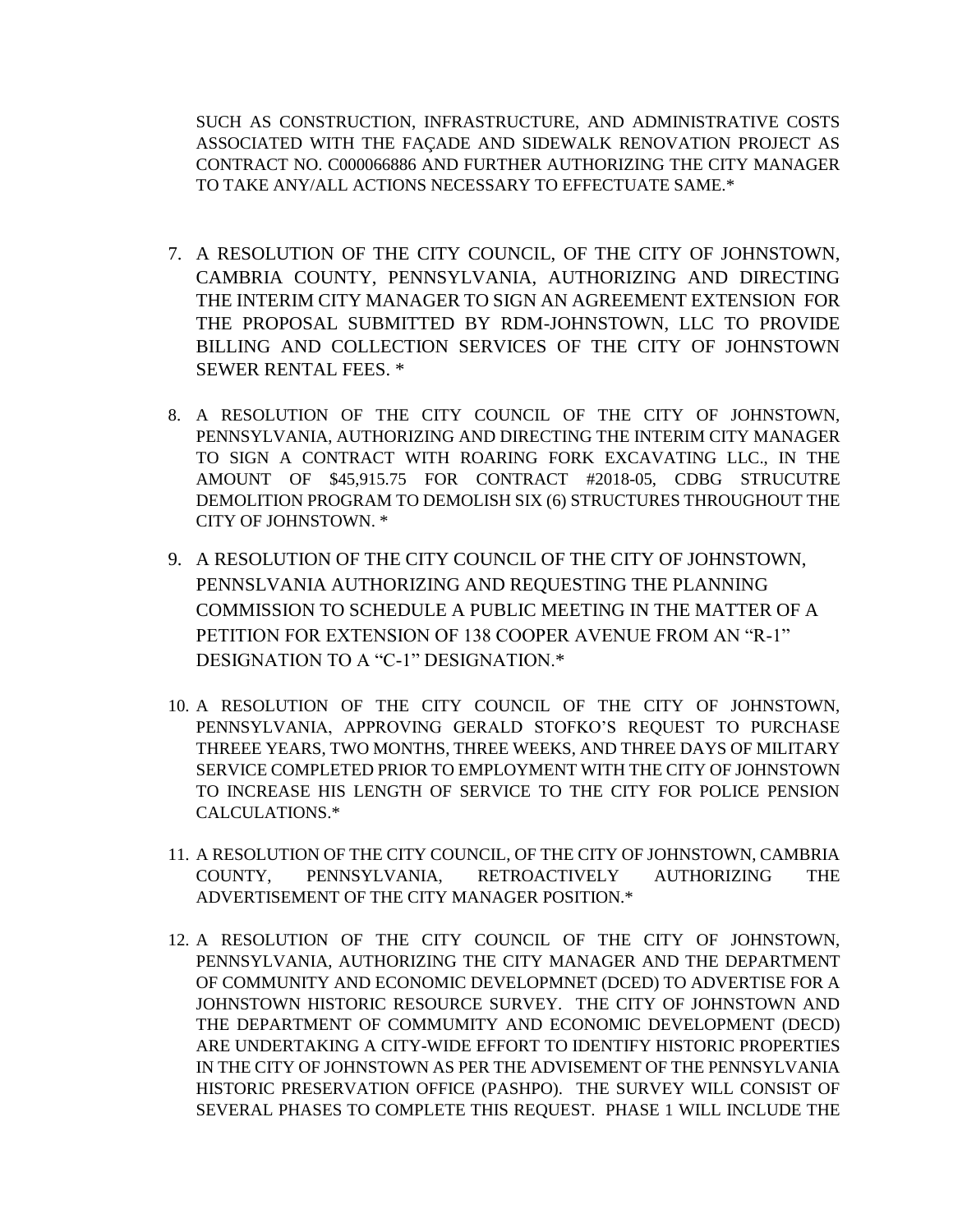FOLLOWING AREAS: MOXHAM, KERNVILLE, HORNERSTOWN, AND THE CENTRAL BUISNESS DISTRICT OUTSIDE OF THE PREVIOUSLY SURVEYED AREAS. \*

- 13.A RESOLUTION OF CITY COUNCIL OF THE CITY OF JOHNSTOWN, PENNSYLVANIA AUTHORIZING THE INTERIM CITY MANAGER TO SIGN ALL DOCUMENTS NECESSARY TO EXECUTE TASK ORDER NO. 43 TO THE EADS GROUP, INC. FOR THE DESIGN, BIDDING, CONSTRUCTION ADMINISTRATION, PREPARATION OF PERMIT APPLICATIONS, AND INSPECTION SERVICES OF THE ROXBURY PARK UPGRADE PROJECT.\*
- 14. A RESOLUTION OF CITY COUNCIL, OF THE CITY OF JOHNSTOWN, PENNSYLVANIA AUTHORIZING THE INTERIM CITY MANAGER AND CITY SOLICITOR TO RETAIN VALBRIDGE PROPERTY ADVISORS TO PERFORM AN APPRAISAL ON THE JOHNSTOWN MEDICAL DEVELOPMENT CORPORATION, PROPERTY IN CONNECTION WITH TAX ASSESSMENT APPEAL LITIGATION.\*
- 15. A RESOLUTION OF CITY COUNCIL, OF THE CITY OF JOHNSTOWN, PENNSYLVANIA AUTHORIZING THE INTERIM CITY MANAGER AND CITY SOLICITOR TO RETAIN VALBRIDGE PROPERTY ADVISORS TO PERFORM A PRELIMINARY APPRAISAL REVIEW ON THE WALNUT MANAGEMENT CORPORATION, PROPERTY IN CONNECTION WITH TAX ASSESSMENT APPEAL LITIGATION.\*
- 16. A RESOLUTION OF THE CITY COUNCIL OF THE CITY OF JOHNSTOWN, CAMBRIA COUNTY PENNSYLVANIA,, AFFIRMING AND ESABLISHING EFFECTIVE DATES OF THE APPOINTMENTS TO THE CITY OF JOHNSTOWN'S ETHICS BOARDS, FIRST MADE UNDER NEW BUSINESS ON JUNE 14, 2017 UNDER PROVISIONS OF THE BALLOT VOTER REFERENDUM OF MAY 16, 2017\*
- 17. A RESOLUTION OF CITY COUNCIL OF THE CITY OF JOHNSTOWN SEEKING STATE POLICE MANPOWER TO HELP PATROL THE CITY.\*
- 18. A RESOLUTION OF THE CITY COUNCIL OF THE CITY OF JOHNSTOWN, AUTHORIZING AND DIRECTING THE CITY MANAGER TO CONTACT THE PA DEP, THE ARMY CORP OF ENGINEERS, STATE SENATOR 35TH DISTRICT WAYNE LANGERHOLIC AND STATE REPRESENTATIVE 71ST DISTRICT BRYAN BARGIN REQUESTING FUNDING ASSISTANCE FOR THE PURPOSE OF MAINTENCE/REPAIRS TO THE FLOOD CHANNELS LOCATED IN THE CITY OF JOHNSTOWN.\*